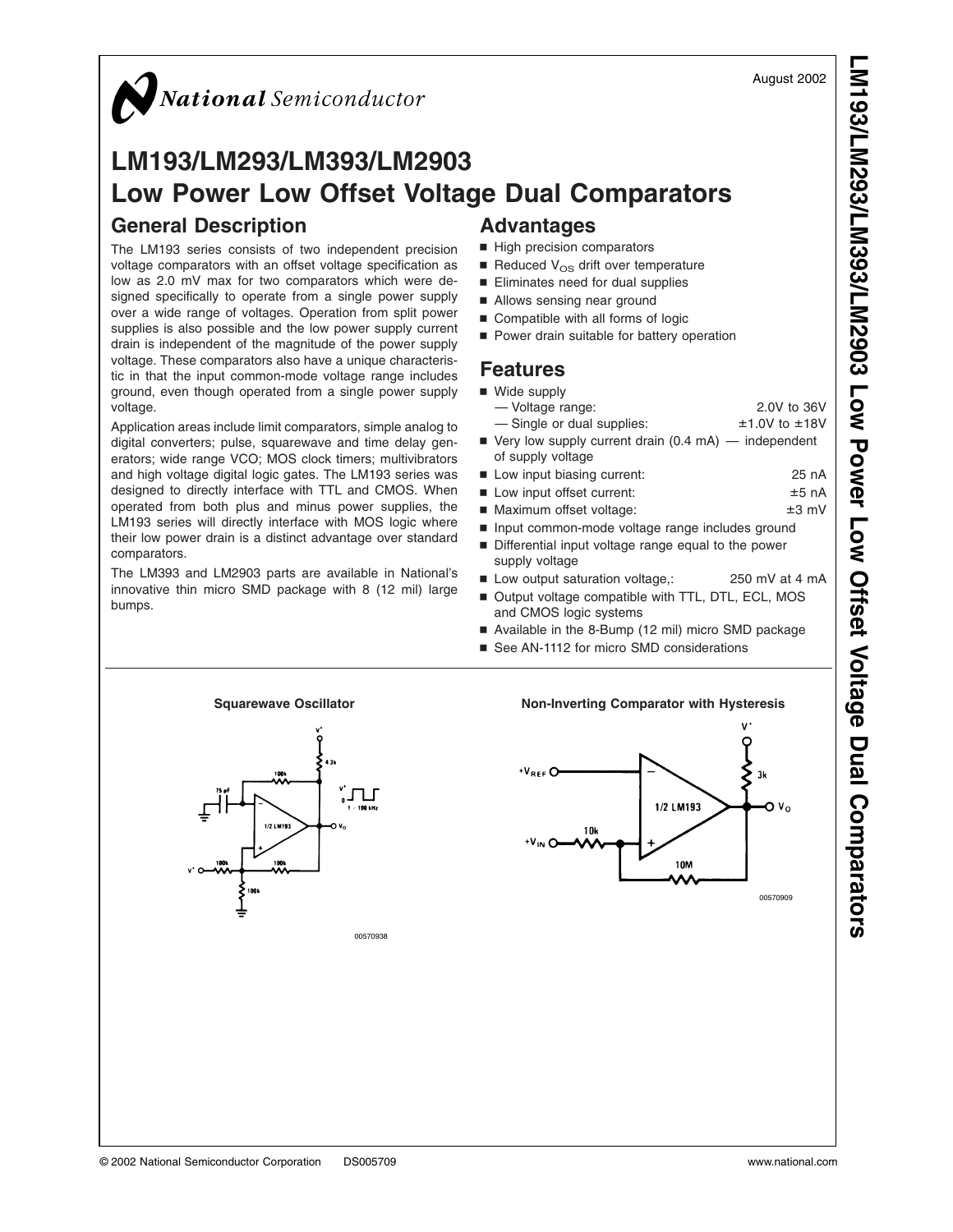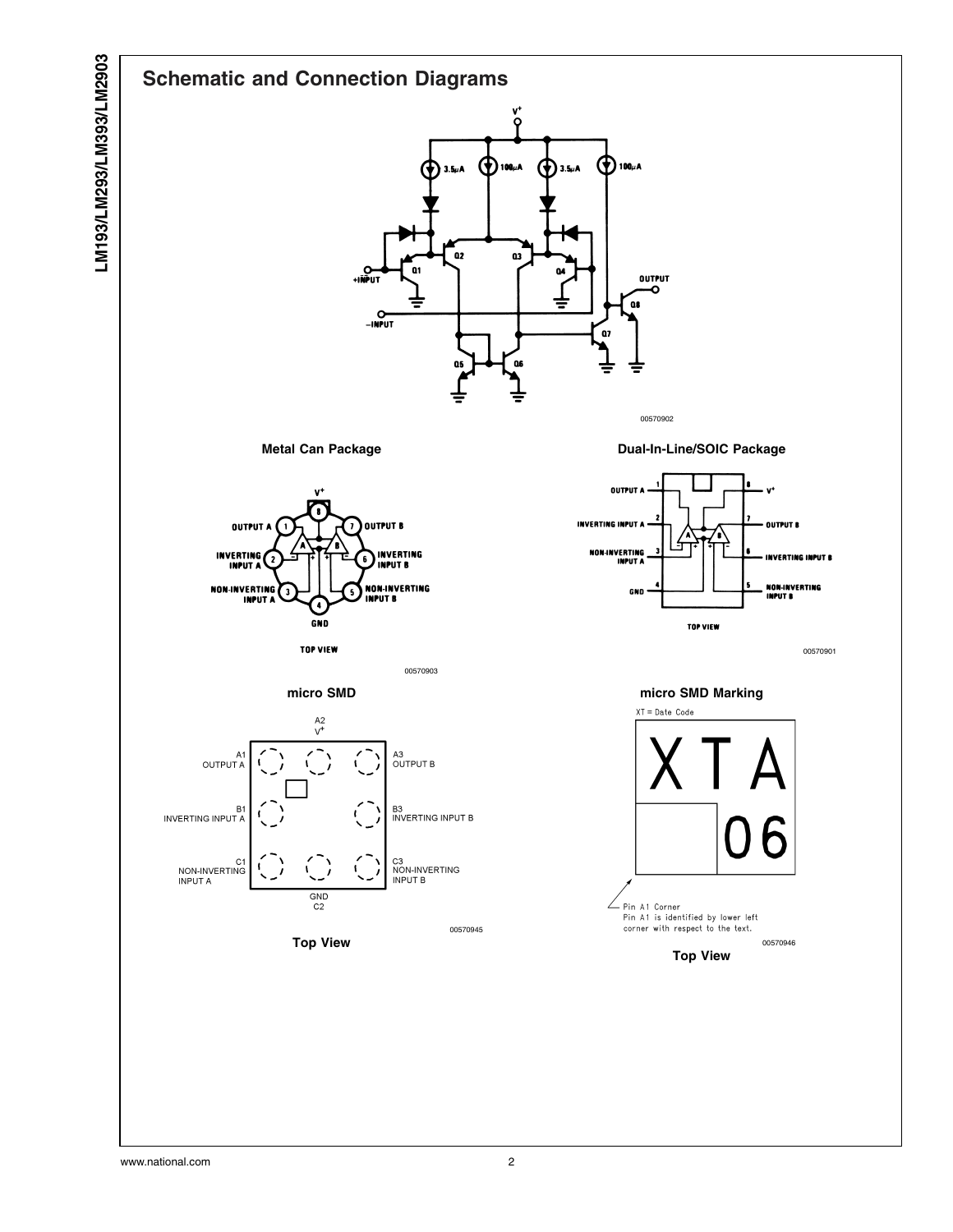# **Absolute Maximum Ratings** [\(Note 10\)](#page-4-0)

**If Military/Aerospace specified devices are required, please contact the National Semiconductor Sales Office/ Distributors for availability and specifications.**

| Supply Voltage, V <sup>+</sup>          | 36V                                |
|-----------------------------------------|------------------------------------|
| Differential Input Voltage (Note 8)     | 36V                                |
| Input Voltage                           | $-0.3V$ to $+36V$                  |
| Input Current $(V_{IN}<-0.3V)$ (Note 3) | 50 mA                              |
| Power Dissipation (Note 1)              |                                    |
| Molded DIP                              | 780 mW                             |
| Metal Can                               | 660 mW                             |
| Small Outline Package                   | 510 mW                             |
| micro SMD Pacakge                       | 568mW                              |
| Output Short-Circuit to Ground          |                                    |
| (Note 2)                                | Continuous                         |
| <b>Operating Temperature Range</b>      |                                    |
| LM393                                   | $0^{\circ}$ C to +70 $^{\circ}$ C  |
| LM293                                   | $-25^{\circ}$ C to $+85^{\circ}$ C |
|                                         |                                    |

| LM193/LM193A                                           | $-55^{\circ}$ C to $+125^{\circ}$ C |
|--------------------------------------------------------|-------------------------------------|
| LM2903                                                 | $-40^{\circ}$ C to $+85^{\circ}$ C  |
| Storage Temperature Range                              | $-65^{\circ}$ C to $+150^{\circ}$ C |
| Lead Temperature                                       |                                     |
| (Soldering, 10 seconds)                                | $+260^{\circ}$ C                    |
| Soldering Information                                  |                                     |
| Dual-In-Line Package                                   |                                     |
| Soldering (10 seconds)                                 | $260^{\circ}$ C                     |
| Small Outline Package                                  | 215°C                               |
| Vapor Phase (60 seconds)                               |                                     |
| Infrared (15 seconds)                                  | $220^{\circ}$ C                     |
| See AN-450 "Surface Mounting Methods and Their Effect  |                                     |
| on Product Reliability" for other methods of soldering |                                     |
| surface mount devices.                                 |                                     |
| ESD rating                                             |                                     |
| $(1.5 \text{ k}\Omega$ in series with 100 pF)          | 1300V                               |

# **Electrical Characteristics**

( $V^+=5V$ ,  $T_A = 25^\circ C$ , unless otherwise stated)

| <b>Parameter</b>           |                                                         | <b>Conditions</b>                                |          | <b>LM193A</b> | <b>Units</b> |        |
|----------------------------|---------------------------------------------------------|--------------------------------------------------|----------|---------------|--------------|--------|
|                            |                                                         |                                                  | Min      | <b>Typ</b>    | Max          |        |
| Input Offset Voltage       | (Note 9)                                                |                                                  |          | 1.0           | 2.0          | mV     |
| Input Bias Current         |                                                         | $I_{IN}(+)$ or $I_{IN}(-)$ with Output In Linear |          | 25            | 100          | nA     |
|                            |                                                         | Range, $V_{CM} = 0V$ (Note 5)                    |          |               |              |        |
| Input Offset Current       |                                                         | $I_{IN}(+) - I_{IN}(-) V_{CM} = 0V$              |          | 3.0           | 25           | nA     |
| Input Common Mode          | $V_+ = 30V$ (Note 6)                                    |                                                  | $\Omega$ |               | $V^+ - 1.5$  | $\vee$ |
| Voltage Range              |                                                         |                                                  |          |               |              |        |
| <b>Supply Current</b>      | $R_1 = \infty$                                          | $V^+$ =5V                                        |          | 0.4           |              | mA     |
|                            |                                                         | $V^+ = 36V$                                      |          |               | 2.5          | mA     |
| Voltage Gain               | $R_1$ ≥15 kΩ, V <sup>+</sup> =15V                       |                                                  | 50       | 200           |              | V/mV   |
|                            | $V_{\Omega}$ = 1V to 11V                                |                                                  |          |               |              |        |
| Large Signal Response      |                                                         | $V_{IN}$ =TTL Logic Swing, $V_{BFE}$ =1.4V       |          | 300           |              | ns     |
| Time                       |                                                         | $V_{\text{B1}} = 5V$ , R <sub>1</sub> = 5.1 kΩ   |          |               |              |        |
| Response Time              | $V_{\text{BI}}$ =5V, R <sub>1</sub> =5.1 kΩ (Note 7)    |                                                  |          | 1.3           |              | μs     |
| <b>Output Sink Current</b> | $V_{IN}(-)=1V$ , $V_{IN}(+) = 0$ , $V_{O} \approx 1.5V$ |                                                  | 6.0      | 16            |              | mA     |
| <b>Saturation Voltage</b>  | $V_{IN}(-)=1V$ , $V_{IN}(+) = 0$ , $I_{SINK} \le 4$ mA  |                                                  |          | 250           | 400          | mV     |
| Output Leakage Current     |                                                         | $V_{IN}(-)=0$ , $V_{IN}(+) = 1V$ , $V_{O} = 5V$  |          | 0.1           |              | nA     |

# **Electrical Characteristics**

( $V^+=5V$ ,  $T_A = 25^{\circ}C$ , unless otherwise stated)

| <b>Parameter</b>     | <b>Conditions</b>                         | <b>LM193</b> |         | LM293, LM393 |   |         | LM2903      |          |         | <b>Units</b> |    |
|----------------------|-------------------------------------------|--------------|---------|--------------|---|---------|-------------|----------|---------|--------------|----|
|                      |                                           |              | Min Typ | <b>Max</b>   |   | Min Typ | Max         |          | Min Typ | Max          |    |
| Input Offset Voltage | (Note 9)                                  |              | 1.0     | 5.0          |   | 1.0     | 5.0         |          | 2.0     | 7.0          | mV |
| Input Bias Current   | $I_{IN}(+)$ or $I_{IN}(-)$ with Output In |              | 25      | 100          |   | 25      | 250         |          | 25      | 250          | nA |
|                      | Linear Range, $V_{CM} = 0V$ (Note 5)      |              |         |              |   |         |             |          |         |              |    |
| Input Offset Current | $I_{IN}(+) - I_{IN}(-) V_{CM} = 0V$       |              | 3.0     | 25           |   | 5.0     | 50          |          | 5.0     | 50           | nA |
| Input Common Mode    | $V_+ = 30V$ (Note 6)                      | 0            |         | $V_{+-}1.5$  | 0 |         | $V_{+-}1.5$ | $\Omega$ |         | $V_{+-}1.5$  | V  |
| <b>Voltage Range</b> |                                           |              |         |              |   |         |             |          |         |              |    |
|                      |                                           |              |         |              |   |         |             |          |         |              |    |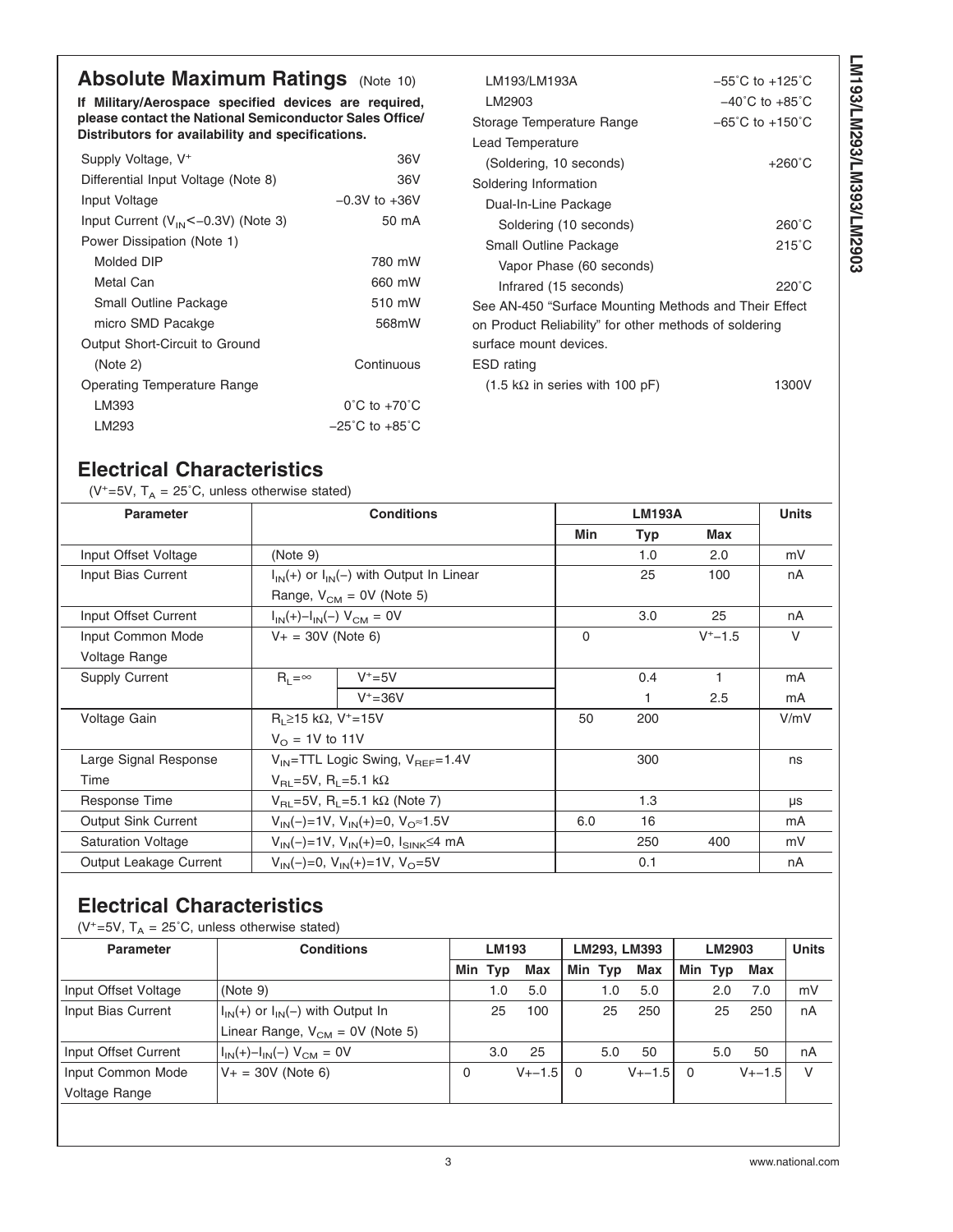#### <span id="page-3-0"></span>**Electrical Characteristics** (Continued) ( $V^+=5V$ ,  $T_A = 25^{\circ}C$ , unless otherwise stated)

**Parameter Conditions LM193 LM293, LM393 LM2903 Units** Min Typ Max | Min Typ Max | Min Typ Max Supply Current  $\begin{vmatrix} R_L = ∞ & |V^+ = 5V & | & 0.4 & 1 & | & 0.4 & 1 & | & 0.4 & 1.0 & | \text{mA} \end{vmatrix}$ V+=36V 1 2.5 1 2.5 1 2.5 mA Voltage Gain R<sub>L</sub>≥15 kΩ, V<sup>+</sup>=15V 50 200 50 200 25 100 V/mV  $V_{\text{O}} = 1V$  to 11V Large Signal Response  $|V_{IN}=$ TTL Logic Swing,  $V_{REF}=1.4V$  300 300 300 300 ns Time  $V_{\text{RL}}=5V$ , R<sub>L</sub>=5.1 kΩ Response Time  $V_{\text{RL}}$ =5V, R<sub>L</sub>=5.1 kΩ [\(Note 7\)](#page-4-0) 1.3 1.3 1.3 1.5 μs Output Sink Current  $V_{IN}(-)=1V$ ,  $V_{IN}(+) = 0$ ,  $V_{O} \le 1.5V$  6.0 16 6.0 16 6.0 16 mA Saturation Voltage  $|V_{IN}(-)=1V$ ,  $V_{IN}(+) = 0$ ,  $|V_{IN}(\leq 4)$  mA  $|$  250 400  $|$  250 400  $|$  250 400  $|$  mV Output Leakage Current  $V_{IN}(-)=0$ ,  $V_{IN}(+)$ =1V,  $V_{O}=5V$  0.1 0.1 0.1 0.1 nA

# **Electrical Characteristics**

 $(V_{+} = 5V)$  [\(Note 4\)](#page-4-0)

| <b>Parameter</b>           | <b>Conditions</b>                                             | <b>LM193A</b> |            |             | <b>Units</b> |
|----------------------------|---------------------------------------------------------------|---------------|------------|-------------|--------------|
|                            |                                                               | Min           | <b>Typ</b> | Max         |              |
| Input Offset Voltage       | (Note 9)                                                      |               |            | 4.0         | mV           |
| Input Offset Current       | $I_{IN(+)} - I_{IN(-)}$ , $V_{CM} = 0V$                       |               |            | 100         | nA           |
| Input Bias Current         | $I_{IN}(+)$ or $I_{IN}(-)$ with Output in Linear Range,       |               |            | 300         | nA           |
|                            | $VCM=0V$ (Note 5)                                             |               |            |             |              |
| Input Common Mode          | $V^+ = 30V$ (Note 6)                                          | $\Omega$      |            | $V^+ - 2.0$ | V            |
| Voltage Range              |                                                               |               |            |             |              |
| <b>Saturation Voltage</b>  | $V_{IN}(-)=1V$ , $V_{IN}(+) = 0$ , $I_{SINK} \le 4$ mA        |               |            | 700         | mV           |
| Output Leakage Current     | $V_{IN}(-)=0$ , $V_{IN(+)}=1$ V, $V_{O}=30$ V                 |               |            | 1.0         | μA           |
| Differential Input Voltage | Keep All $V_{IN}$ 's $\geq$ 0V (or $V^-$ , if Used), (Note 8) |               |            | 36          | v            |

# **Electrical Characteristics**

 $(V + = 5V)$  [\(Note 4\)](#page-4-0)

| <b>Parameter</b>                   | <b>Conditions</b>                                                                    | <b>LM193</b> |            | LM293, LM393 |          |         | LM2903      |          |            | <b>Units</b> |    |
|------------------------------------|--------------------------------------------------------------------------------------|--------------|------------|--------------|----------|---------|-------------|----------|------------|--------------|----|
|                                    |                                                                                      | Min          | <b>Typ</b> | Max          |          | Min Typ | <b>Max</b>  | Min      | <b>Typ</b> | Max          |    |
| Input Offset Voltage               | (Note 9)                                                                             |              |            | 9            |          |         | 9           |          | 9          | 15           | mV |
| Input Offset Current               | $I_{IN(+)} - I_{IN(-)}$ , $V_{CM} = 0V$                                              |              |            | 100          |          |         | 150         |          | 50         | 200          | nA |
| Input Bias Current                 | $I_{IN}(+)$ or $I_{IN}(-)$ with Output in<br>Linear Range, $V_{CM} = 0V$<br>(Note 5) |              |            | 300          |          |         | 400         |          | 200        | 500          | nA |
| Input Common Mode<br>Voltage Range | $V^+ = 30V$ (Note 6)                                                                 | $\Omega$     |            | $V^+ - 2.0$  | $\Omega$ |         | $V^+ - 2.0$ | $\Omega$ |            | $V^+ - 2.0$  | V  |
| <b>Saturation Voltage</b>          | $V_{IN}(-)=1V$ , $V_{IN}(+) = 0$ ,<br>$I_{\text{SINK}} \leq 4 \text{ mA}$            |              |            | 700          |          |         | 700         |          | 400        | 700          | mV |
| Output Leakage Current             | $V_{IN}(-)=0$ , $V_{IN(+)}=1V$ , $V_{O}=30V$                                         |              |            | 1.0          |          |         | 1.0         |          |            | 1.0          | μA |
| Differential Input Voltage         | Keep All $V_{IN}$ 's $\geq$ 0V (or $V^-$ , if<br>Used), (Note 8)                     |              |            | 36           |          |         | 36          |          |            | 36           | V  |

**Note 1:** For operating at high temperatures, the LM393 and LM2903 must be derated based on a 125˚C maximum junction temperature and a thermal resistance of 170˚C/W which applies for the device soldered in a printed circuit board, operating in a still air ambient. The LM193/LM193A/LM293 must be derated based on a 150℃ maximum junction temperature. The low bias dissipation and the "ON-OFF" characteristic of the outputs keeps the chip dissipation very small (P<sub>D</sub>≤100 mW), provided the output transistors are allowed to saturate.

Note 2: Short circuits from the output to V<sup>+</sup> can cause excessive heating and eventual destruction. When considering short circuits to ground, the maximum output current is approximately 20 mA independent of the magnitude of V+.

**Note 3:** This input current will only exist when the voltage at any of the input leads is driven negative. It is due to the collector-base junction of the input PNP transistors becoming forward biased and thereby acting as input diode clamps. In addition to this diode action, there is also lateral NPN parasitic transistor action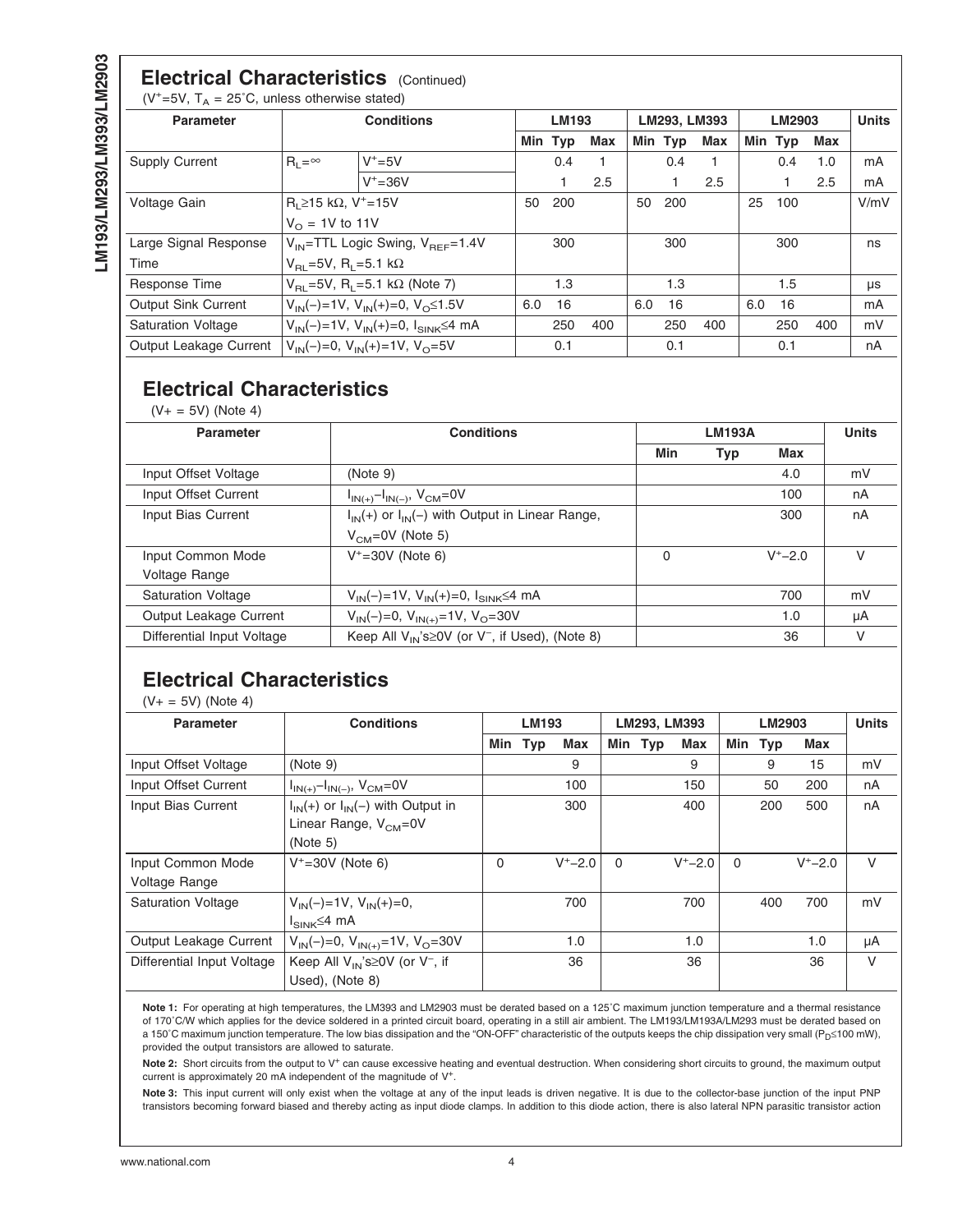#### <span id="page-4-0"></span>**Electrical Characteristics** (Continued)

on the IC chip. This transistor action can cause the output voltages of the comparators to go to the V<sup>+</sup> voltage level (or to ground for a large overdrive) for the time<br>duration that an input is driven negative. This is n to a value greater than −0.3V.

Note 4: These specifications are limited to -55°C≤T<sub>A</sub>≤+125°C, for the LM193/LM193A. With the LM293 all temperature specifications are limited to −25°C≤T<sub>A</sub>≤+85°C and the LM393 temperature specifications are limited to 0°C≤T<sub>A</sub>≤+70°C. The LM2903 is limited to −40°C≤T<sub>A</sub>≤+85°C.

**Note 5:** The direction of the input current is out of the IC due to the PNP input stage. This current is essentially constant, independent of the state of the output so no loading change exists on the reference or input lines.

**Note 6:** The input common-mode voltage or either input signal voltage should not be allowed to go negative by more than 0.3V. The upper end of the common-mode voltage range is V+−1.5V at 25˚C, but either or both inputs can go to 36V without damage, independent of the magnitude of V+.

**Note 7:** The response time specified is for a 100 mV input step with 5 mV overdrive. For larger overdrive signals 300 ns can be obtained, see typical performance characteristics section.

**Note 8:** Positive excursions of input voltage may exceed the power supply level. As long as the other voltage remains within the common-mode range, the comparator will provide a proper output state. The low input voltage state must not be less than −0.3V (or 0.3V below the magnitude of the negative power supply, if used).

Note 9: At output switch point, V<sub>O</sub> ≈ 1.4V, R<sub>S</sub>=0Ω with V<sup>+</sup> from 5V to 30V; and over the full input common-mode range (0V to V<sup>+</sup>-1.5V), at 25°C. **Note 10:** Refer to RETS193AX for LM193AH military specifications and to RETS193X for LM193H military specifications.

# **Ordering Information**

| Package           | <b>Temperature Range</b><br><b>Part Number</b> |                | <b>NSC Drawing</b> |  |  |  |  |
|-------------------|------------------------------------------------|----------------|--------------------|--|--|--|--|
|                   |                                                | LM193H*        |                    |  |  |  |  |
|                   |                                                | LM193H/883     |                    |  |  |  |  |
|                   |                                                | LM193H-MLS     |                    |  |  |  |  |
|                   | $-55^{\circ}$ C to 125 $^{\circ}$ C            | LM193AH-MLS    |                    |  |  |  |  |
| 8-Pin Metal Can   |                                                | LM193AH-QMLV** | <b>H08C</b>        |  |  |  |  |
|                   |                                                | LM193AH        |                    |  |  |  |  |
|                   |                                                | LM193AH/883    |                    |  |  |  |  |
|                   | $-25^{\circ}$ C to 85 $^{\circ}$ C             | <b>LM293H</b>  |                    |  |  |  |  |
|                   | $0^{\circ}$ C to $70^{\circ}$ C                | LM393H         |                    |  |  |  |  |
|                   |                                                | LM193J/883*    |                    |  |  |  |  |
|                   |                                                |                |                    |  |  |  |  |
| 8-Pin Ceramic DIP | $-55^{\circ}$ C to 125 $^{\circ}$ C            | J08A           |                    |  |  |  |  |
|                   |                                                | LM193AJ-MLS    |                    |  |  |  |  |
|                   | 0°C to 70°C                                    | <b>LM393N</b>  |                    |  |  |  |  |
| 8-Pin Molded DIP  | $-40^{\circ}$ C to 85 $^{\circ}$ C             | LM2903N        | N08E               |  |  |  |  |
|                   |                                                | LM393M         |                    |  |  |  |  |
| 8-Pin SOIC        | $0^{\circ}$ C to $70^{\circ}$ C                | <b>LM393MX</b> | M08A               |  |  |  |  |
|                   | $-40^{\circ}$ C to 85 $^{\circ}$ C             | LM2903M        |                    |  |  |  |  |
|                   |                                                | LM2903MX       |                    |  |  |  |  |
|                   |                                                | <b>LM393TL</b> |                    |  |  |  |  |
| 8-Bump (12 mils)  | 0°C to 70°C                                    | LM393TLX       |                    |  |  |  |  |
| micro SMD         | $-40^{\circ}$ C to 85 $^{\circ}$ C             | LM2903ITL      | TLA08AAA           |  |  |  |  |
|                   |                                                | LM2903ITLX     |                    |  |  |  |  |

**Note:** \* Also available per LM38510/11202

**Note:** \*\* See STD Mil DWG 5962-94526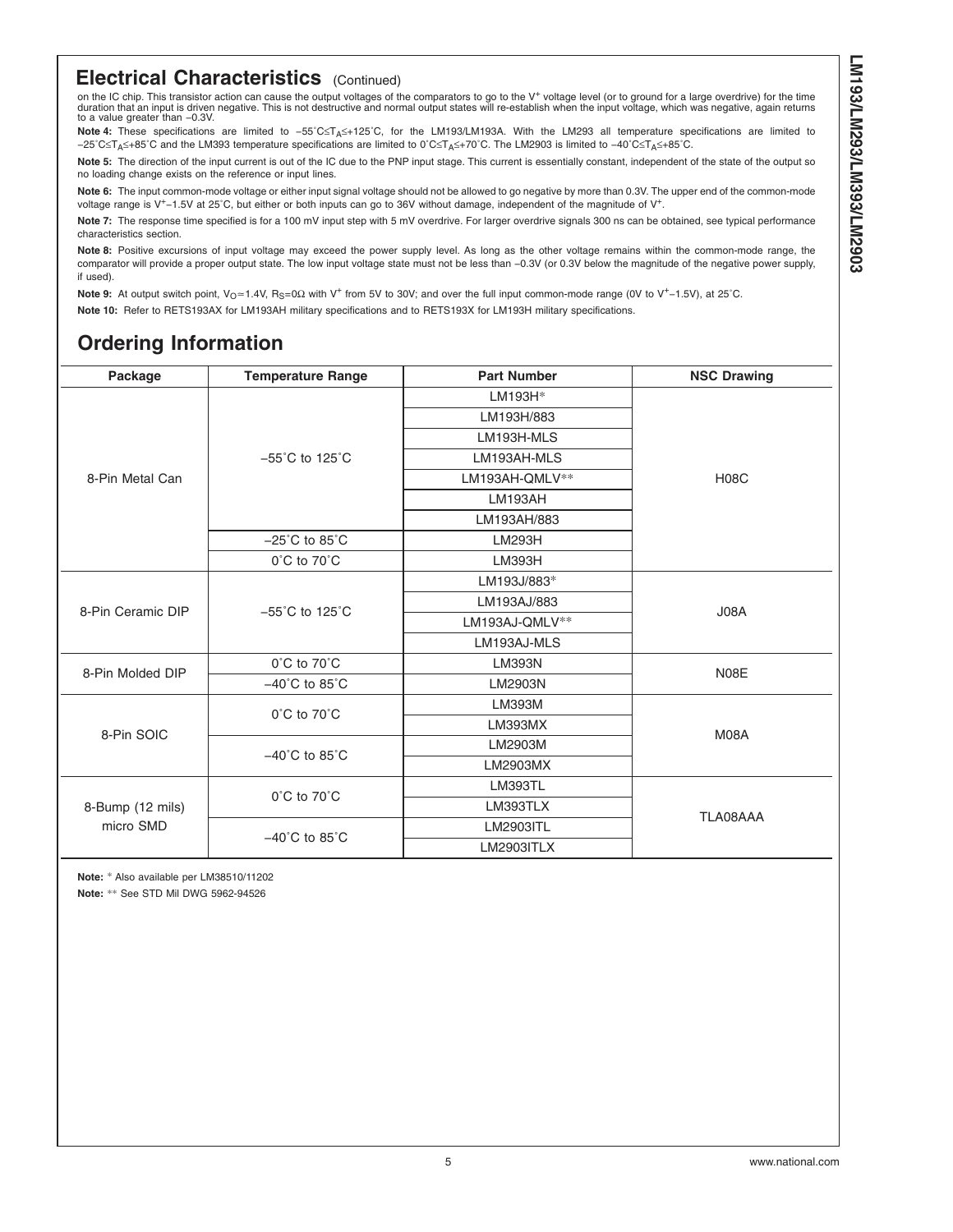



www.national.com 6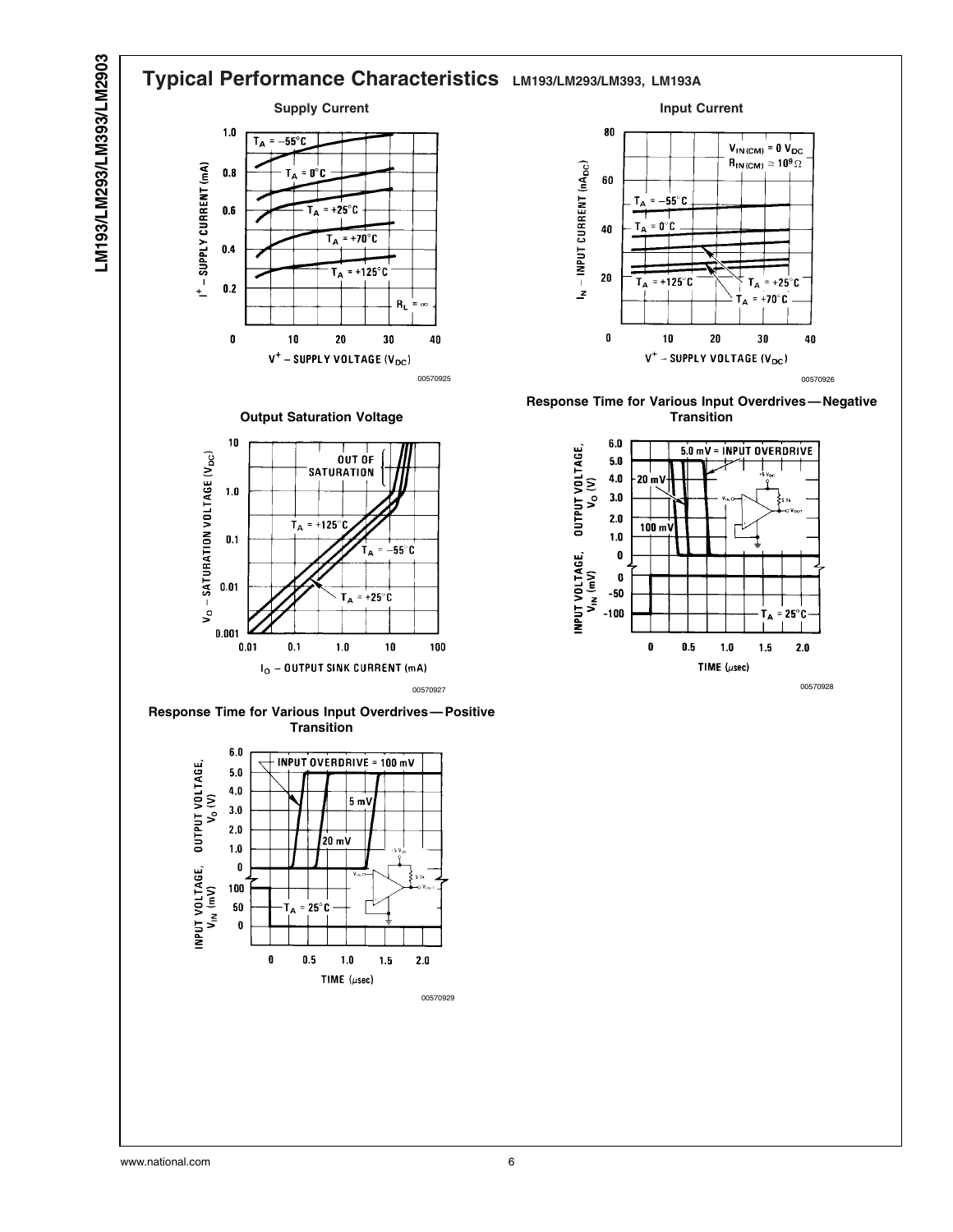![](_page_6_Figure_0.jpeg)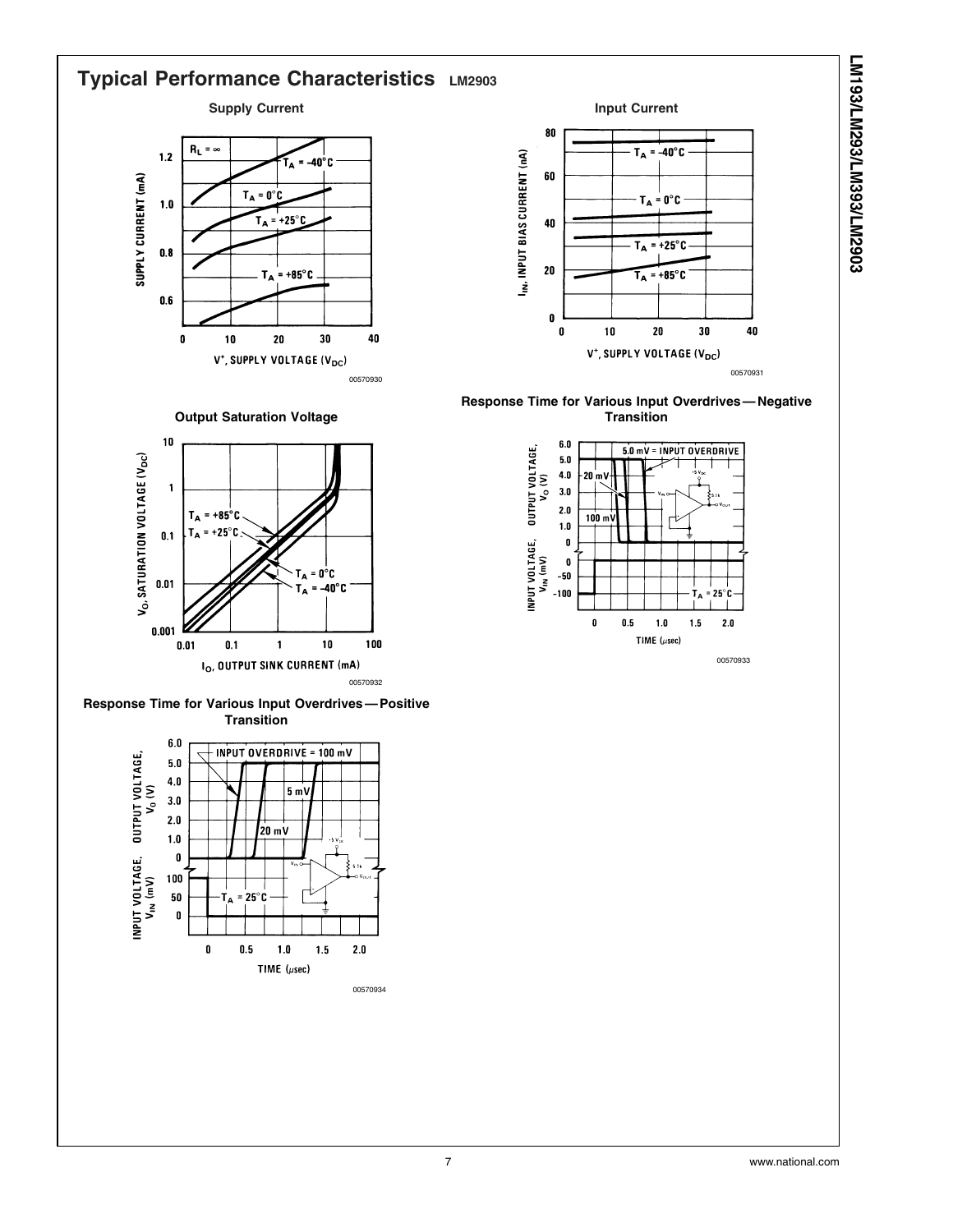#### **Application Hints**

The LM193 series are high gain, wide bandwidth devices which, like most comparators, can easily oscillate if the output lead is inadvertently allowed to capacitively couple to the inputs via stray capacitance. This shows up only during the output voltage transition intervals as the comparator change states. Power supply bypassing is not required to solve this problem. Standard PC board layout is helpful as it reduces stray input-output coupling. Reducing the input resistors to  $\leq$  10 k $\Omega$  reduces the feedback signal levels and finally, adding even a small amount (1.0 to 10 mV) of positive feedback (hysteresis) causes such a rapid transition that oscillations due to stray feedback are not possible. Simply socketing the IC and attaching resistors to the pins will cause input-output oscillations during the small transition intervals unless hysteresis is used. If the input signal is a pulse waveform, with relatively fast rise and fall times, hysteresis is not required.

All input pins of any unused comparators should be tied to the negative supply.

The bias network of the LM193 series establishes a drain current which is independent of the magnitude of the power supply voltage over the range of from 2.0  $V_{DC}$  to 30  $V_{DC}$ .

It is usually unnecessary to use a bypass capacitor across the power supply line.

The differential input voltage may be larger than  $V^+$  without damaging the device [\(Note 8\).](#page-4-0) Protection should be provided to prevent the input voltages from going negative more than −0.3 V<sub>DC</sub> (at 25°C). An input clamp diode can be used as shown in the applications section.

The output of the LM193 series is the uncommitted collector of a grounded-emitter NPN output transistor. Many collectors can be tied together to provide an output OR'ing function. An output pull-up resistor can be connected to any available power supply voltage within the permitted supply voltage range and there is no restriction on this voltage due to the magnitude of the voltage which is applied to the  $V^+$  terminal of the LM193 package. The output can also be used as a simple SPST switch to ground (when a pull-up resistor is not used). The amount of current which the output device can sink is limited by the drive available (which is independent of V<sup>+</sup>) and the  $β$  of this device. When the maximum current limit is reached (approximately 16mA), the output transistor will come out of saturation and the output voltage will rise very rapidly. The output saturation voltage is limited by the approximately 60Ω  $r_{\text{SAT}}$  of the output transistor. The low offset voltage of the output transistor (1.0mV) allows the output to clamp essentially to ground level for small load currents.

![](_page_7_Figure_8.jpeg)

![](_page_7_Figure_10.jpeg)

00570938

![](_page_7_Figure_11.jpeg)

![](_page_7_Figure_13.jpeg)

\* For large ratios of R1/R2, D1 can be omitted.

![](_page_7_Figure_15.jpeg)

<sup>00570936</sup> <sup>00570937</sup>

**Squarewave Oscillator Pulse Generator Crystal Controlled Oscillator**

![](_page_7_Figure_18.jpeg)

00570939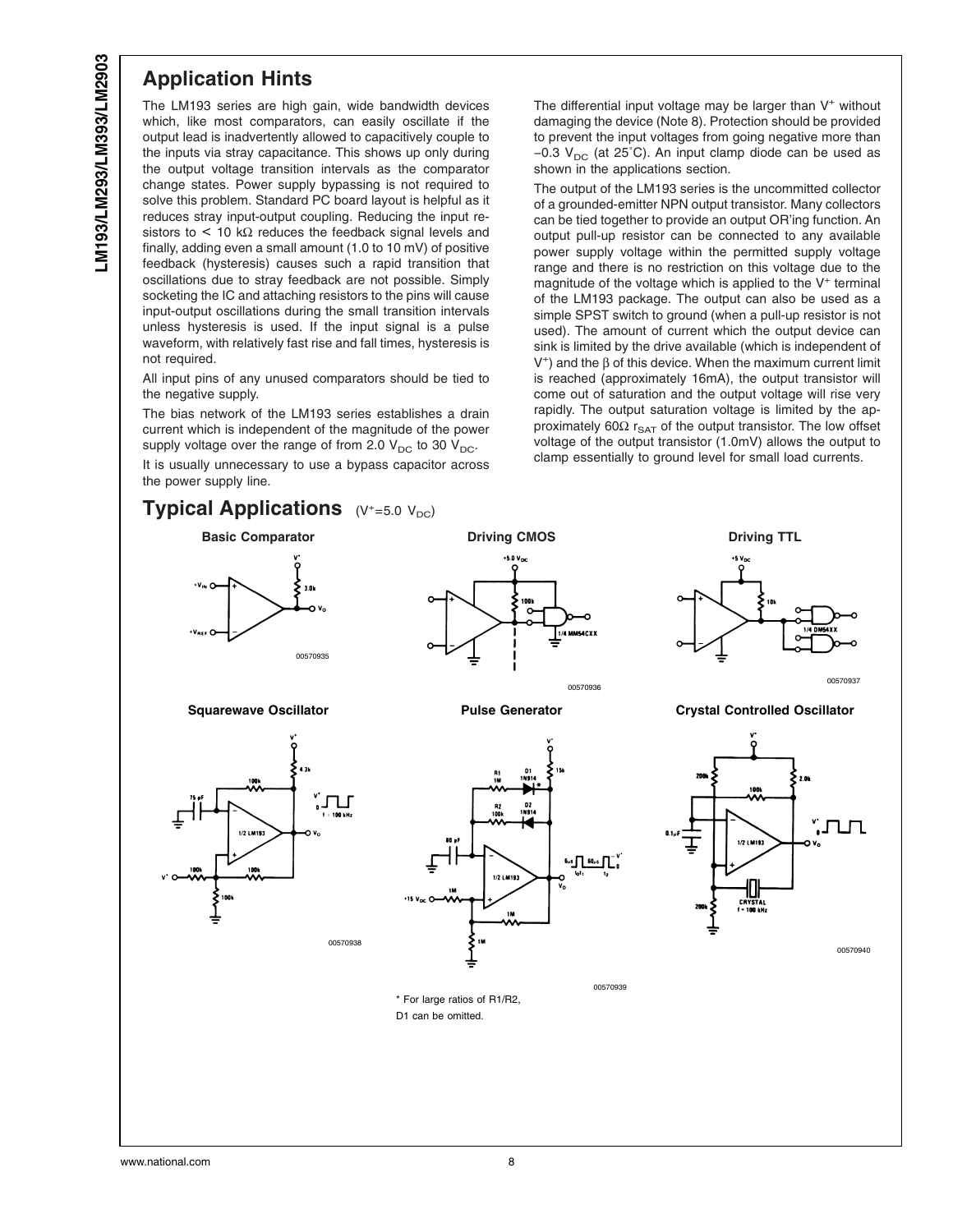![](_page_8_Figure_0.jpeg)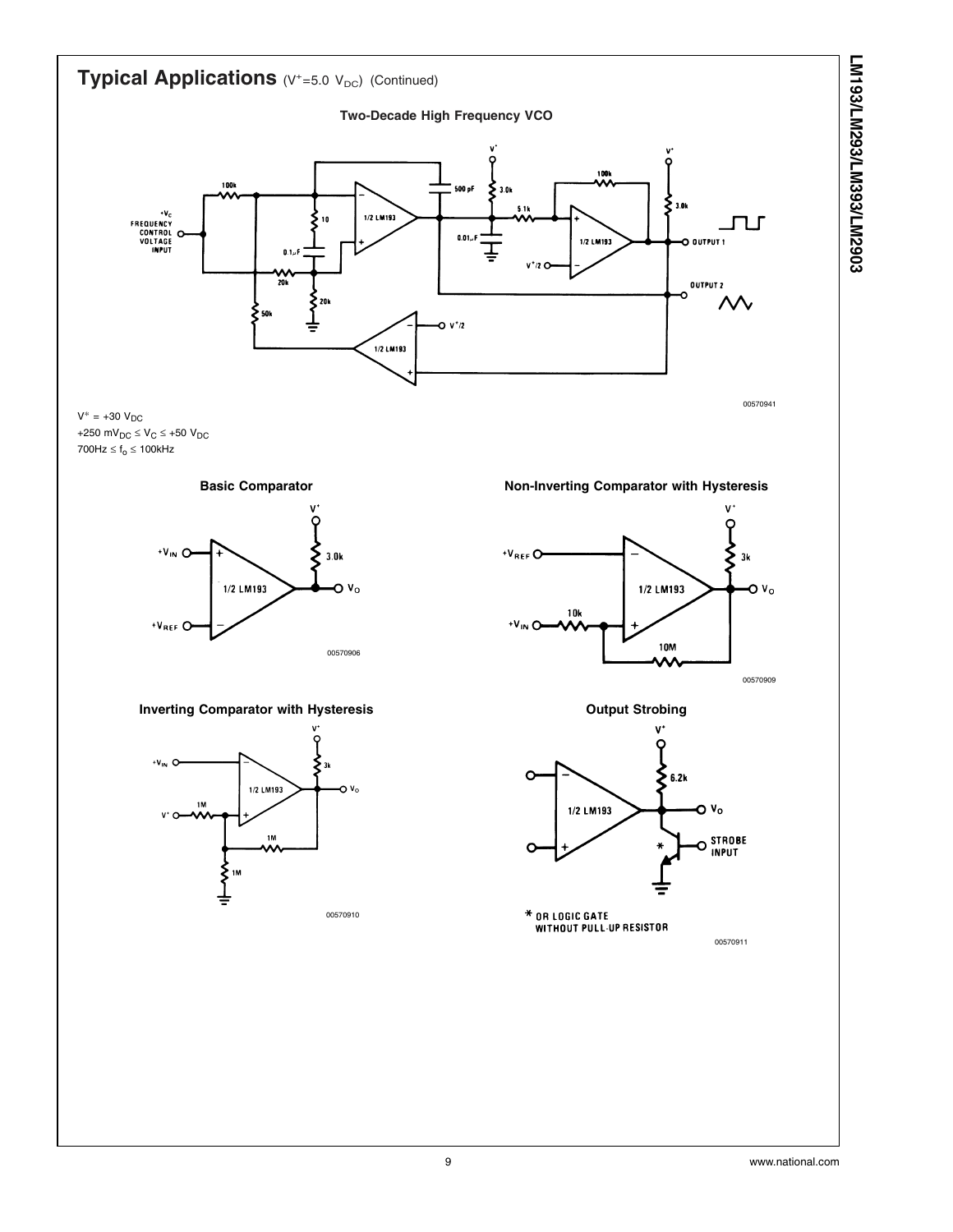# LM193/LM293/LM393/LM2903 **LM193/LM293/LM393/LM2903**

![](_page_9_Figure_1.jpeg)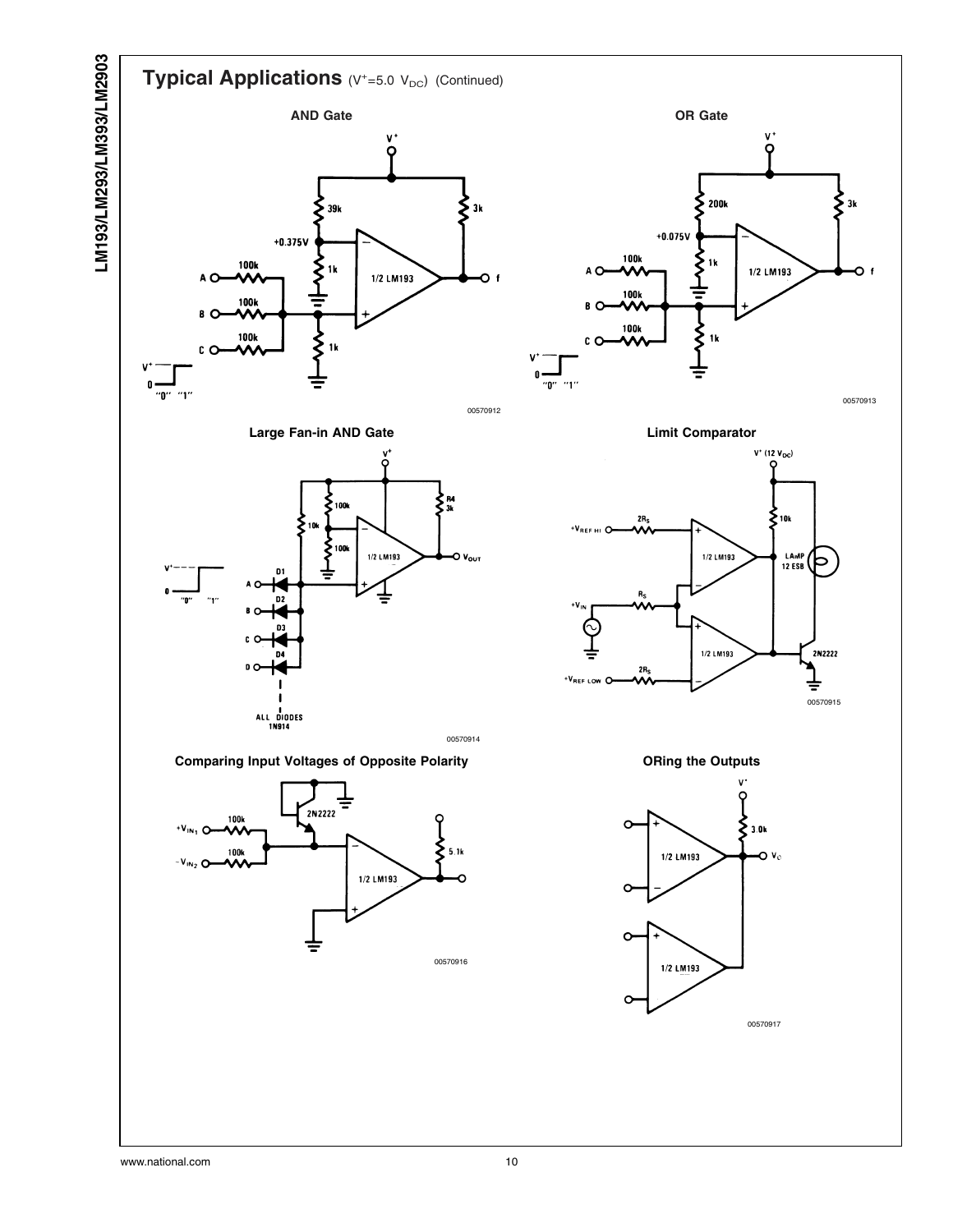![](_page_10_Figure_0.jpeg)

 $5.1k$ 1/2 LM193 n

<sup>00570943</sup> <sup>00570944</sup>

1/2 LM193

v.,

**LM193/LM293/LM393/LM2903**

LM193/LM293/LM393/LM2903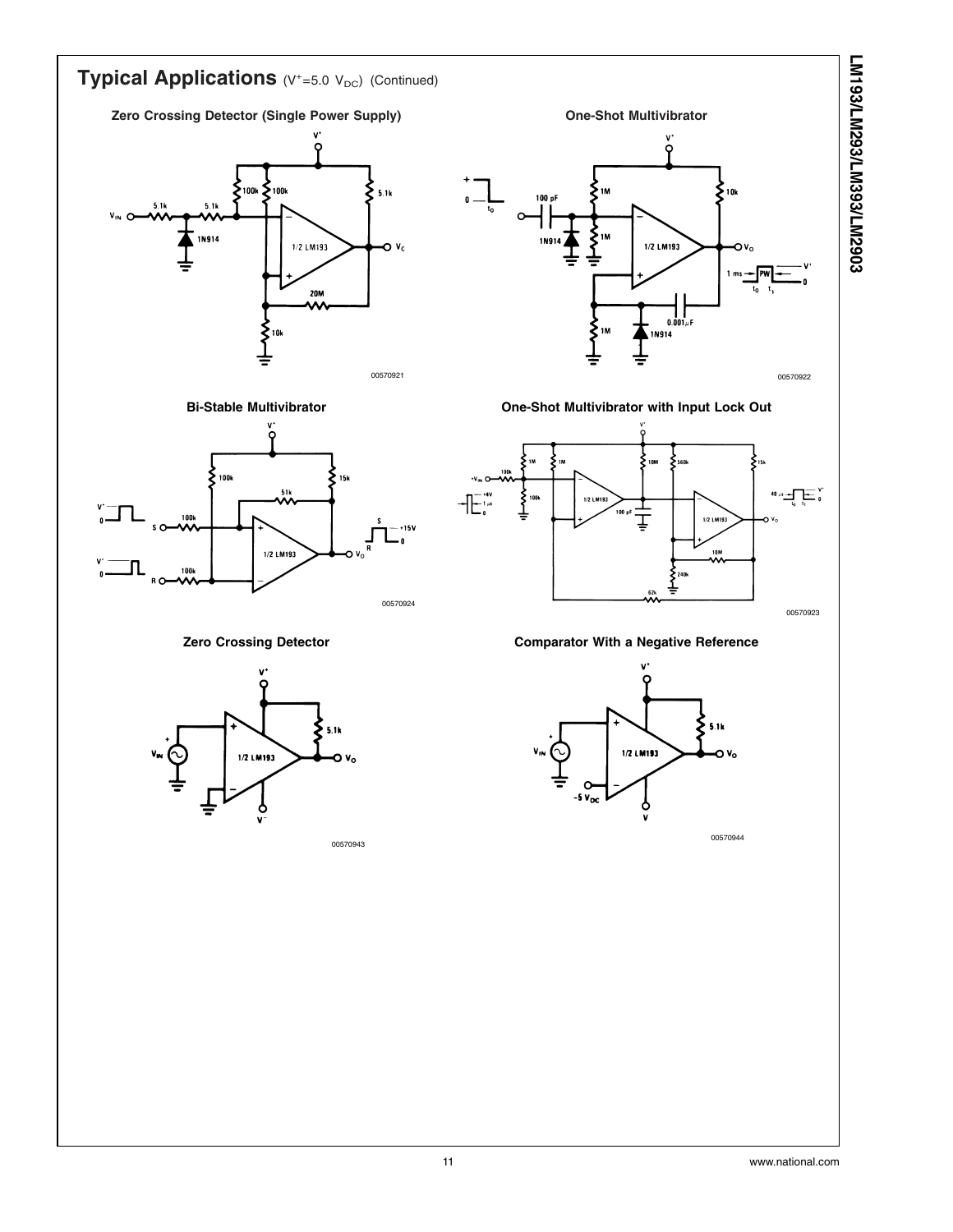![](_page_11_Figure_0.jpeg)

www.national.com 12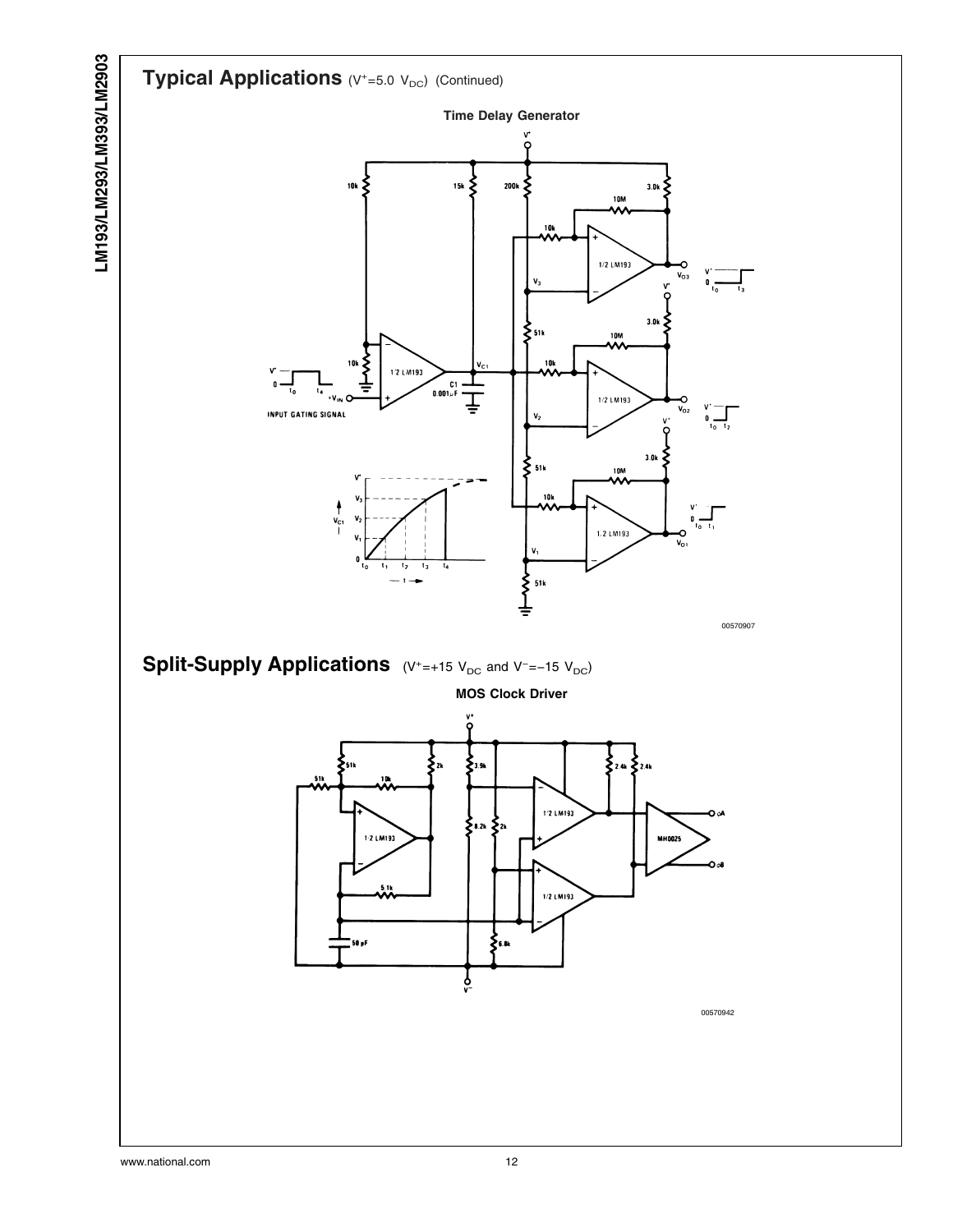![](_page_12_Figure_0.jpeg)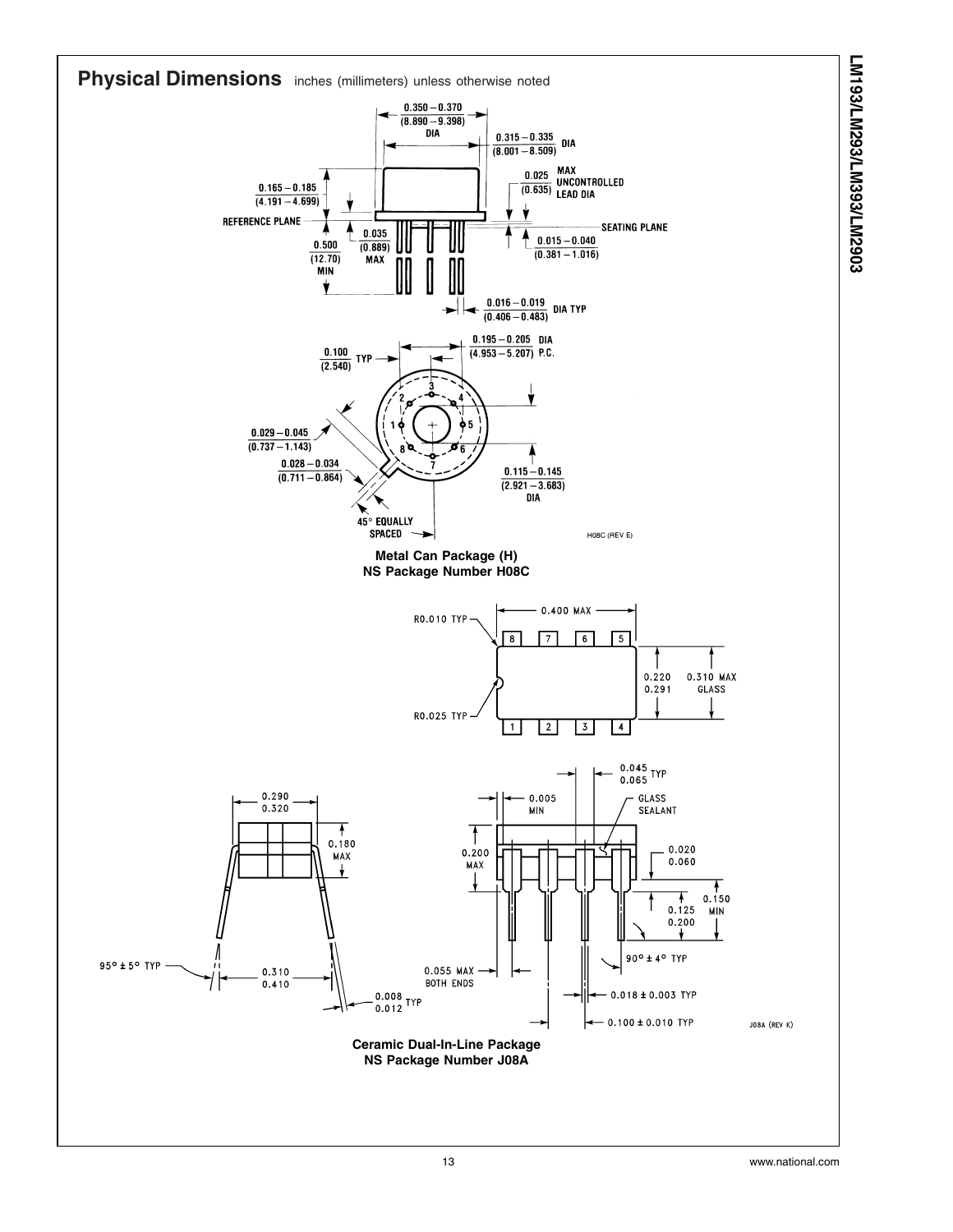![](_page_13_Figure_1.jpeg)